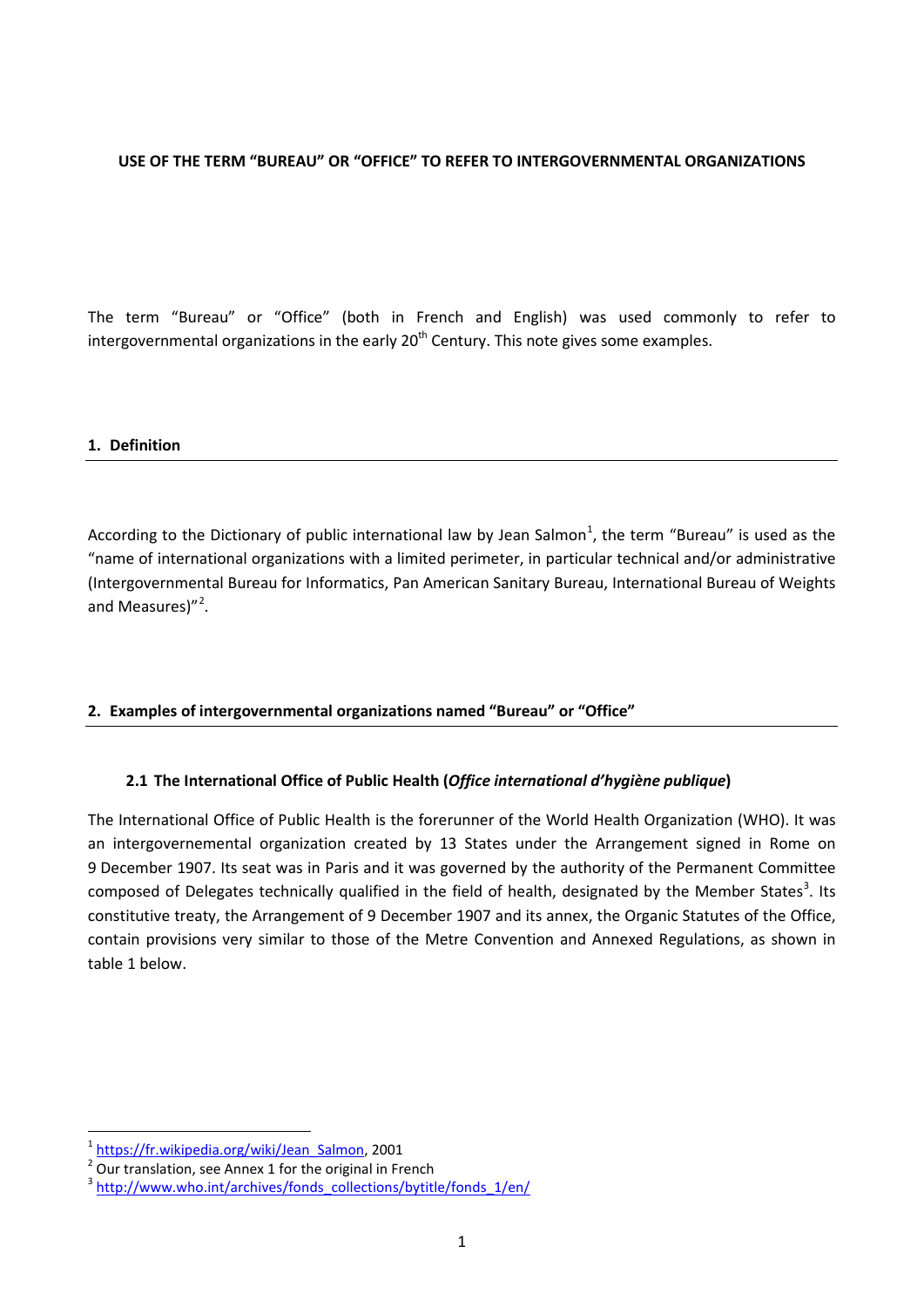Table 1: Comparison of provisions of the Arrangement of 9 December 1907 and its annex, the Organic Statutes of the Office, with the Metre Convention and Annexed Regulations

| IOPH: Arrangement and Organic Statutes <sup>4</sup>                                                                                                                                                                                                                                                                                                                           | <b>BIPM: Metre Convention and annexed Regulations</b>                                                                                                                                                                                                                                                                                                                         |
|-------------------------------------------------------------------------------------------------------------------------------------------------------------------------------------------------------------------------------------------------------------------------------------------------------------------------------------------------------------------------------|-------------------------------------------------------------------------------------------------------------------------------------------------------------------------------------------------------------------------------------------------------------------------------------------------------------------------------------------------------------------------------|
| "The High Contracting Parties undertake to create and<br>maintain an International Office of Public Health with<br>its Seat in Paris"                                                                                                                                                                                                                                         | "The High Contracting Parties undertake to create and<br>maintain, at their common expense, a scientific and<br>permanent International Bureau of Weights and<br>Measures with its Seat in Paris."                                                                                                                                                                            |
| "The Office shall operate under the authority and<br>control of a Committee consisting of the delegates of<br>the contracting Governments."                                                                                                                                                                                                                                   | "The International Bureau shall operate under the<br>exclusive direction and supervision of an International<br>Committee for Weights and Measures, itself placed<br>under the authority of a General Conference on<br>Weights and Measures, consisting of the delegates of<br>all the contracting Governments."                                                              |
| "The composition and attributions of this Committee,<br>as well as the organization and powers of the said<br>Office, are determined by the Organic Statutes which<br>are annexed to the present Arrangement and are<br>considered an integral part of it."                                                                                                                   | "The organization of the Bureau, as well as the<br>composition and attributions of the International<br>Committee and of the General Conference on Weights<br>and Measures, are determined by the Regulations<br>annexed to the present Convention."                                                                                                                          |
| "The costs of the installation, as well as the annual<br>expenses for the operation and maintenance of the<br>Office shall be covered by the contributions of the<br>contracting States established according to the<br>conditions set by the Organic Statutes referred to in<br>Article 2."                                                                                  | "All the costs of the establishment and installation of<br>the International Bureau of Weights and Measures, as<br>well as the annual expenses for its maintenance and<br>those of the Committee, shall be covered by the<br>contributions of the contracting States established<br>according to a scale based on their current<br>population."                               |
| "The sums representing the contributive parts of each<br>of the contracting States shall be paid at the beginning<br>of each year through the intermediary of the Foreign<br>Ministry of France, to the Caisse des dépôts et<br>consignations in Paris, from which they will be<br>withdrawn, from time to time as required, on the<br>orders of the Director of the Office." | "The sums representing the contributive parts of each<br>of the contracting States shall be paid at the beginning<br>of each year through the intermediary of the Foreign<br>Ministry of France, to the Caisse des dépôts et<br>consignations in Paris, from which they will be<br>withdrawn, from time to time as required, on the<br>orders of the Director of the Bureau." |
| "The High Contracting Parties reserve the right to<br>make by common accord any changes to the present<br>Arrangement that experience may show to be useful."                                                                                                                                                                                                                 | "The High Contracting Parties reserve the right to<br>make by common accord any changes to the Present<br>Convention that experience may show to be useful."                                                                                                                                                                                                                  |
| "The French Government, at the request of the<br>International Committee referred to at article 6, will<br>take the necessary steps to have the Office recognized<br>as an établissement d'utilité publique."                                                                                                                                                                 | The French Government, at the request of the<br>International Committee, will take the necessary steps<br>to have the Bureau recognized as an "établissement<br>d'utilité publique".                                                                                                                                                                                          |
| "The operation of the Office is ensured by paid<br>personnel"                                                                                                                                                                                                                                                                                                                 | The personnel of the Bureau shall be composed of a<br>Directeur, two deputies and the necessary number of<br>employees                                                                                                                                                                                                                                                        |

<span id="page-1-0"></span> $4$  Our translation, see Annex 2 for a comparative table of the original provisions (and reference to the articles) of both texts in French.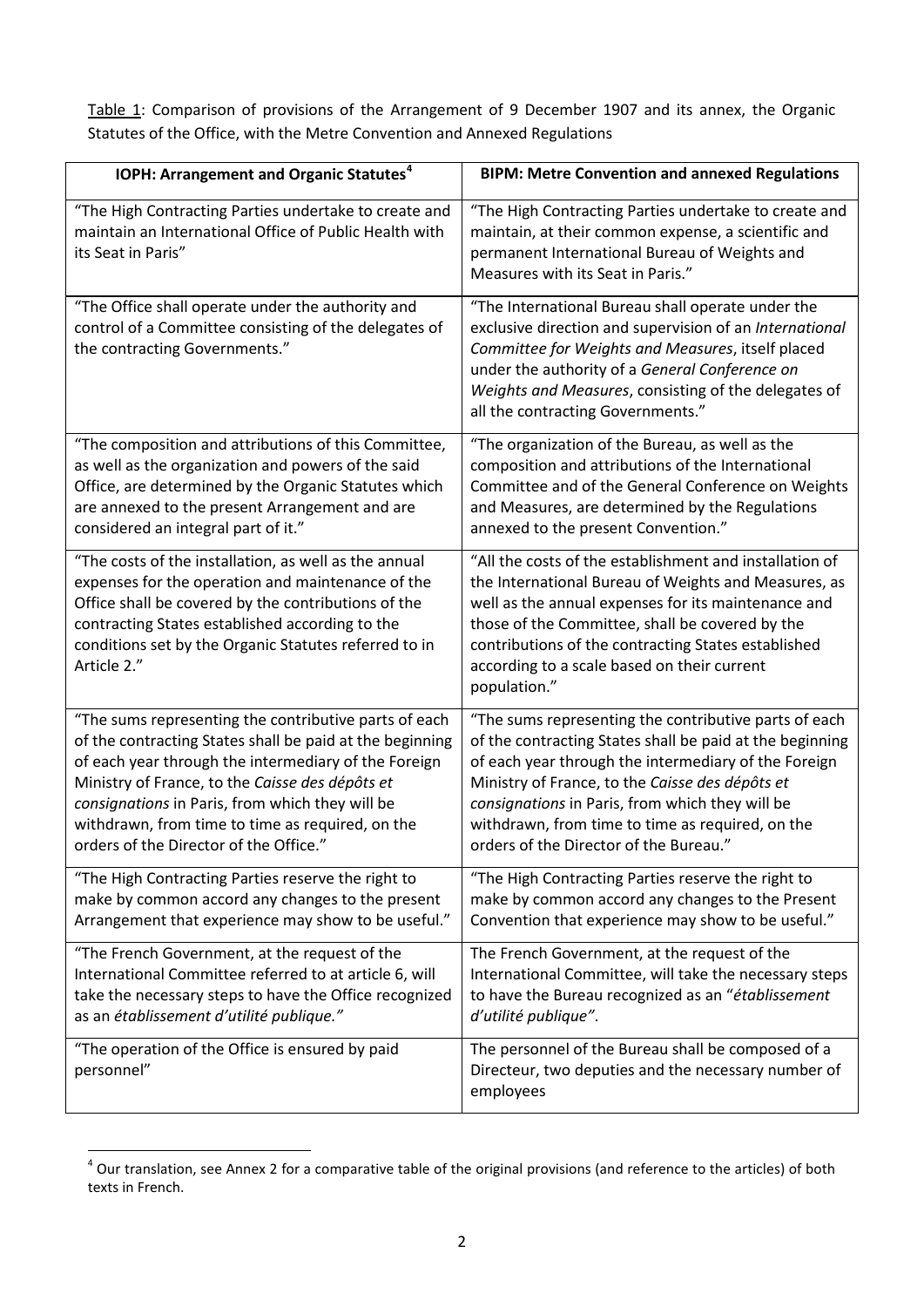### **2.2 The International Wine Office (***Office International du Vin***), OIV**

Through an International Agreement of 29 November 1924, the Governments of eight States created the International Wine Office. Following a decision of its Member States on 4 September 1958, the Office was renamed International Vine and Wine Office. On 3 April 2001, a Conference of Member States adopted an Agreement establishing the International Organisation of Vine and Wine (O.I.V.), which replaces and is the legal successor of the International Vine and Wine Office.

## **2.3 The International Office of Epizootics (***Office international des epizooties***), OIE**

The International Office of Epizootics is the intergovernmental organization responsible for improving animal health worldwide. It was created by 28 States through the International Agreement signed on 25 January 1924. In May 2003, by Resolution of the OIE's governing body<sup>[5](#page-2-0)</sup>, the Director General and the Departments of the OIE were authorized to use, in all circumstances, alongside the statutory name of the Office, the common name "World Organisation for Animal Health".

### **2.4 The International Exhibitions Bureau (***Bureau international des Expositions***), BIE**

The International Exhibitions Bureau is the intergovernmental organisation in charge of overseeing and regulating all international exhibitions that last more than three weeks and are of non-commercial nature ("Expos"). 31 countries created the BIE by a Convention signed in Paris on 22 November 1928. Its headquarters are located in Paris.

# **2.5 The International Sanitary Bureau, ISB, and the Pan American Sanitary Bureau, PASB**

The International Sanitary Bureau was founded in Washington on 4 December 1902 by 11 nations in the Americas<sup>[6](#page-2-1)</sup>.

In 1923, the organization changed its name to Pan American Sanitary Bureau (PASB) to distinguish it from the work of other international health organizations (in particular the OIHP)<sup>[7](#page-2-2)</sup>.

On 2 October 1947, the Pan American Sanitary Conference renamed the organization the "Pan American Sanitary Organization" (PASO). PASB became the name of the Secretariat of PASO.

An agreement was reached whereby PASO would serve as the World Health Organization's regional office in the Americas<sup>[8](#page-2-3)</sup>. In October 1958, the 15<sup>th</sup> Pan American Sanitary Conference, renamed PASO the Pan American Health Organization (PAHO)<sup>[9](#page-2-4)</sup>.

<span id="page-2-1"></span>

<span id="page-2-0"></span><sup>&</sup>lt;sup>5</sup> Resolution XVI adopted by the International Committee on 23 May 2003 6 <https://www.ncbi.nlm.nih.gov/pmc/articles/PMC1447347/>

<span id="page-2-2"></span> $\sqrt{7}$  World Health Organization, Fifty-fifth World Health Assembly, document A55/4, 13 March 2002 [http://apps.who.int/gb/archive/pdf\\_files/WHA55/ea554.pdf](http://apps.who.int/gb/archive/pdf_files/WHA55/ea554.pdf)

<span id="page-2-3"></span>Article 54 of the Constitution of the World Health Organization

<span id="page-2-4"></span><sup>&</sup>lt;sup>9</sup> Resolution CSP15.R26: [http://www1.paho.org/english/gov/csp/ftcsp\\_15.htm#R26](http://www1.paho.org/english/gov/csp/ftcsp_15.htm#R26)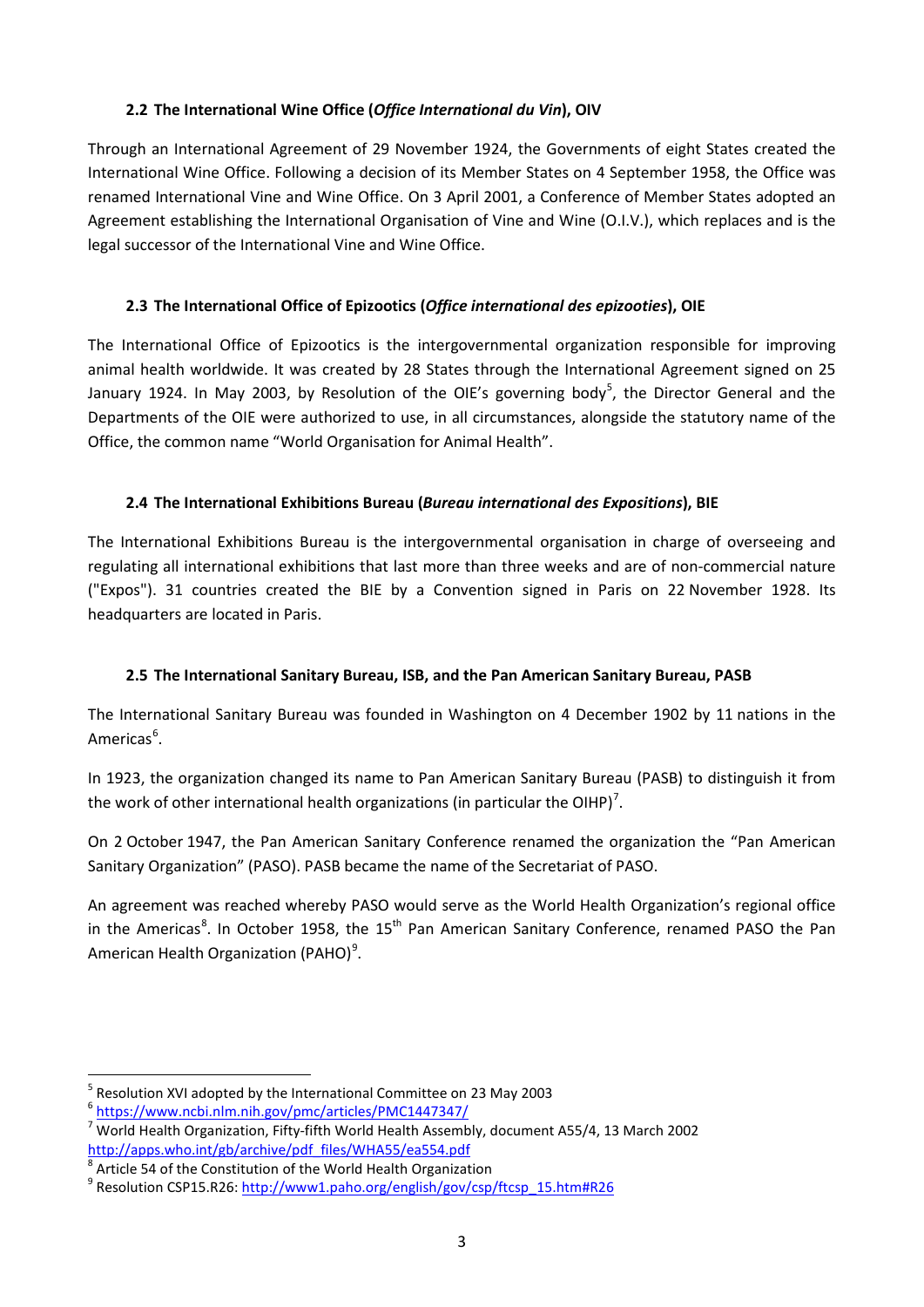# **2.6 The Intergovernmental Bureau for Informatics (***Bureau intergouvernemental pour l'informatique***), IBI**

The International Computation Center was created by an international Convention signed on 6 December 1951 in Paris under the auspices of the United Nations and UNESCO. It was renamed the Intergovernmental Bureau of Informatics in 1973 $^{10}$  $^{10}$  $^{10}$ . The IBI was dissolved in 1988 after 26 years.

#### **3. The Covenant of the League of Nations**

The Covenant of the League of Nations, signed on 28 June 1919, also illustrates this use of the term "Bureau" (both in French and English) to designate intergovernmental organizations as it mentions "international bureaux" in reference to intergovernmental organizations.

Article 24 of the Covenant reads as follows:

"There shall be placed under the direction of the League all **international bureaux already established by general treaties** if the parties to such treaties consent. All such international bureaux and all commissions for the regulation of matters of international interest hereafter constituted shall be placed under the direction of the League.

In all matters of international interest which are regulated by general conventions but which are not placed under the control of international bureaux or commissions, the Secretariat of the League shall, subject to the consent of the Council and if desired by the parties, collect and distribute all relevant information and shall render any other assistance which may be necessary or desirable.

The Council may include as part of the expenses of the Secretariat the expenses of any bureau or commission which is placed under the direction of the League." (emphasis added)

<span id="page-3-0"></span> <sup>10</sup> <https://atom.archives.unesco.org/29eme-session-du-conseil-dadministration>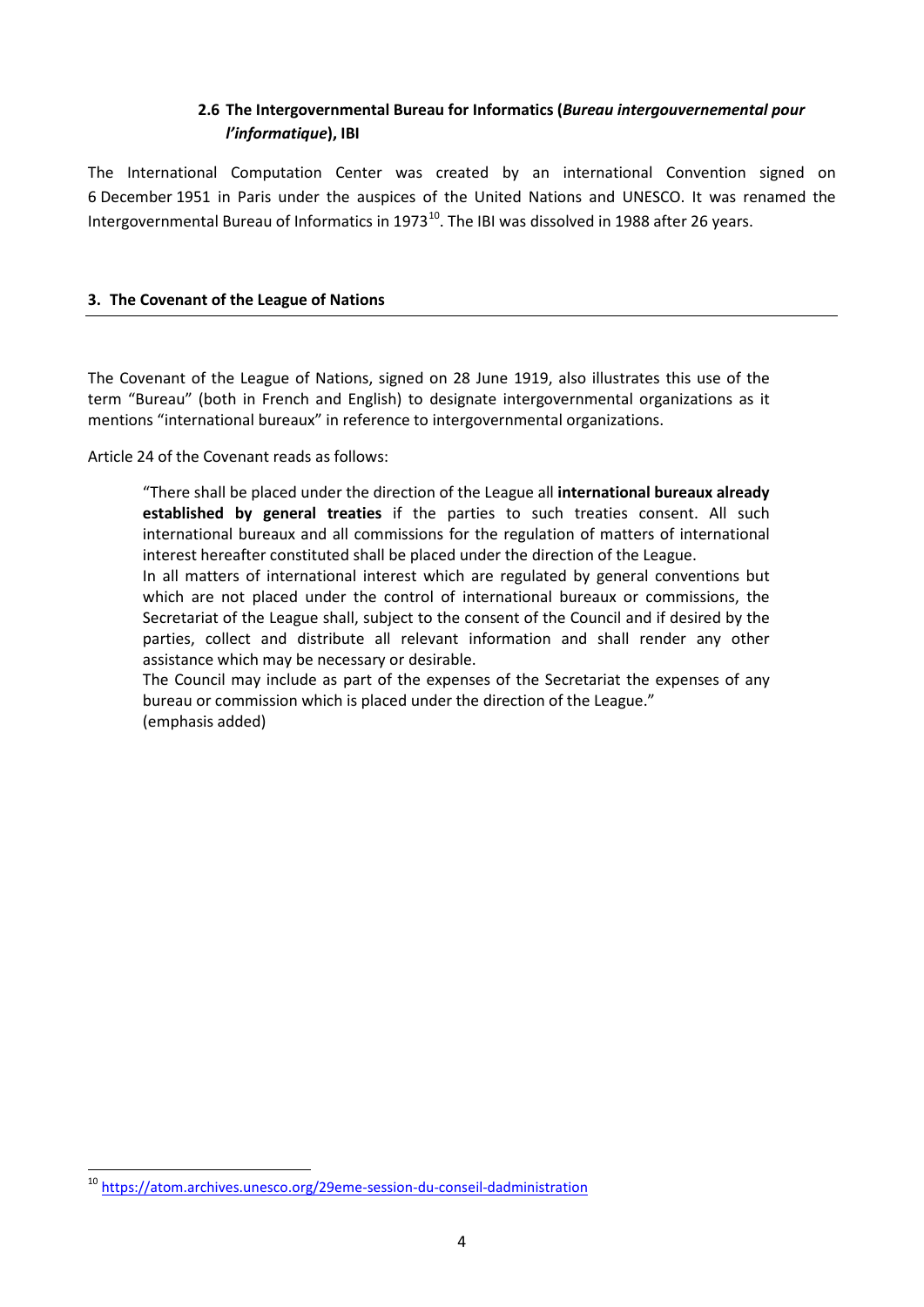*Dictionnaire de droit international public***, Jean Salmon, 2001**



#### **Bureau**

A. Appellation de certaines organisation internationales à compétence limitée, notamment de nature technique et/ou administrative (Bureau intergouvernemental pour l'Informatique, Bureau sanitaire panaméricain, Bureau international des poids et des mesures).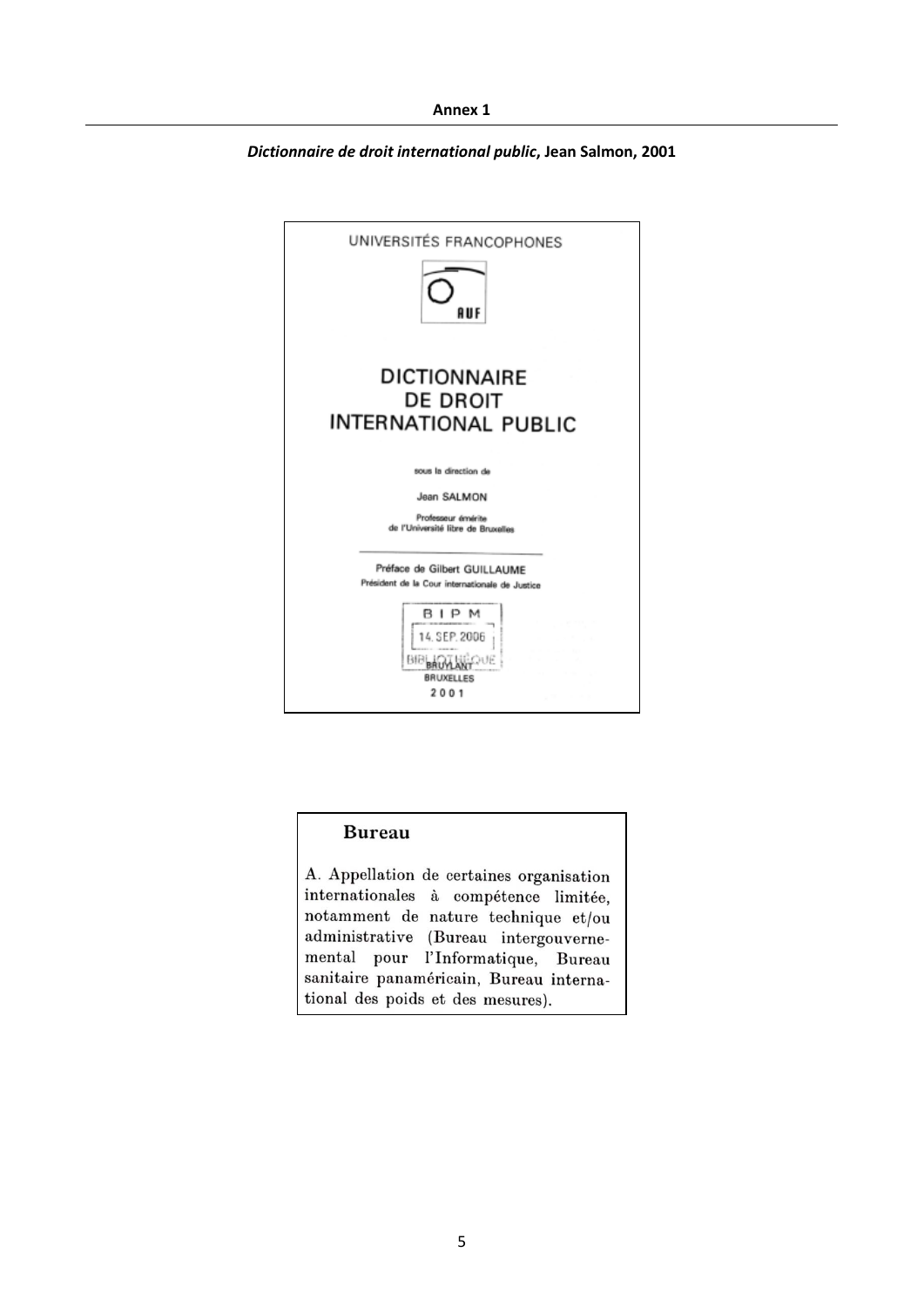# **Comparative table of the original provisions (French) of the International Office of Public Health Arrangement and Organic Statutes and of the Metre Convention and annexed Regulations**

| Arrangement et Statuts organiques de l'OIHP                                                                                                                                                                                                                                                                                                                                                                                  | Convention du Mètre et Règlement annexé                                                                                                                                                                                                                                                                                                                                                 |
|------------------------------------------------------------------------------------------------------------------------------------------------------------------------------------------------------------------------------------------------------------------------------------------------------------------------------------------------------------------------------------------------------------------------------|-----------------------------------------------------------------------------------------------------------------------------------------------------------------------------------------------------------------------------------------------------------------------------------------------------------------------------------------------------------------------------------------|
| « Les hautes parties contractantes s'engagent à<br>fonder et à entretenir un Office international<br>d'hygiène publique dont le siège est à Paris. » <sup>11</sup>                                                                                                                                                                                                                                                           | « Les Hautes Parties contractantes s'engagent à<br>fonder et entretenir, à frais communs, un Bureau<br>international des poids et mesures, scientifique et<br>permanent, dont le siège est à Paris. » <sup>12</sup>                                                                                                                                                                     |
| « L'Office fonctionne sous l'autorité et le contrôle<br>d'un Comité formé de délégués des Gouvernements<br>contractants. » <sup>13</sup>                                                                                                                                                                                                                                                                                     | Le Bureau international fonctionnera sous la<br>direction et la surveillance exclusives d'un Comité<br>international des poids et mesures, placé lui-même<br>sous l'autorité d'une Conférence générale des poids<br>et mesures, formée de délégués de tous les<br>Gouvernements contractants. <sup>14</sup>                                                                             |
| « La composition et les attributions de ce Comité,<br>ainsi que l'organisation et les pouvoirs dudit Office,<br>sont déterminés par les statuts organiques qui sont<br>annexés au présent arrangement et sont considérés<br>comme en faisant partie intégrante. » <sup>15</sup>                                                                                                                                              | « L'organisation du Bureau, ainsi que la composition<br>et les attributions du Comité international et de la<br>Conférence générale des poids et mesures, sont<br>déterminées par le Règlement annexé à la présente<br>Convention. $v^{16}$                                                                                                                                             |
| « Les frais d'installation, ainsi que les dépenses<br>annuelles de fonctionnement et d'entretien de<br>l'Office, sont couverts par les contributions des Étals<br>contractants établies dans les conditions prévues par<br>les statuts organiques visés à l'article 2. » <sup>17</sup>                                                                                                                                       | « Tous les frais d'établissement et d'installation du<br>Bureau international des poids et mesures, ainsi que<br>les dépenses annuelles d'entretien et celles du<br>Comité, seront couverts par des contributions des<br>États contractants, établies d'après une échelle<br>basée sur leur population actuelle. » <sup>18</sup>                                                        |
| « Les sommes représentant la part contributive de<br>chacun des États contractants sont versées par ces<br>derniers au commencement de chaque année, par<br>l'intermédiaire du Ministère des Affaires Étrangères<br>de la République française, à la Caisse des dépôts et<br>consignations, à Paris, d'où elles seront retirées, au<br>fur et à mesure des besoins, sur mandats du<br>Directeur de l'Office. » <sup>19</sup> | « Les sommes représentant la part contributive de<br>chacun des États contractants seront versées, au<br>commencement de chaque année, par<br>l'intermédiaire du Ministère des Affaires étrangères<br>de France, à la Caisse des dépôts et consignations à<br>Paris, d'où elles seront retirées, au fur et à mesure<br>des besoins, sur mandats du directeur du Bureau. » <sup>20</sup> |

- <span id="page-5-5"></span><span id="page-5-4"></span><span id="page-5-3"></span><sup>15</sup> Article 2, 2e phrase, de l'Arrangement <sup>16</sup> Article 5 (1875) de la Convention du Mètre <sup>17</sup> Article 3 de l'Arrangement
- 

<span id="page-5-1"></span><span id="page-5-0"></span><sup>&</sup>lt;sup>11</sup> Article premier de l'Arrangement<br><sup>12</sup> Article premier (1875) de la Convention du Mètre<br><sup>13</sup> Article 2, 1e phrase, de l'Arrangement<br><sup>14</sup> Article 3 (1875) de la Convention du Mètre

<span id="page-5-2"></span>

<span id="page-5-7"></span><span id="page-5-6"></span><sup>&</sup>lt;sup>18</sup> Article 9 (1875) de la Convention du Mètre <sup>19</sup> Article 4 de l'Arrangement

<span id="page-5-9"></span><span id="page-5-8"></span> $19<sup>20</sup>$  Article 10 (1875) de la Convention du Mètre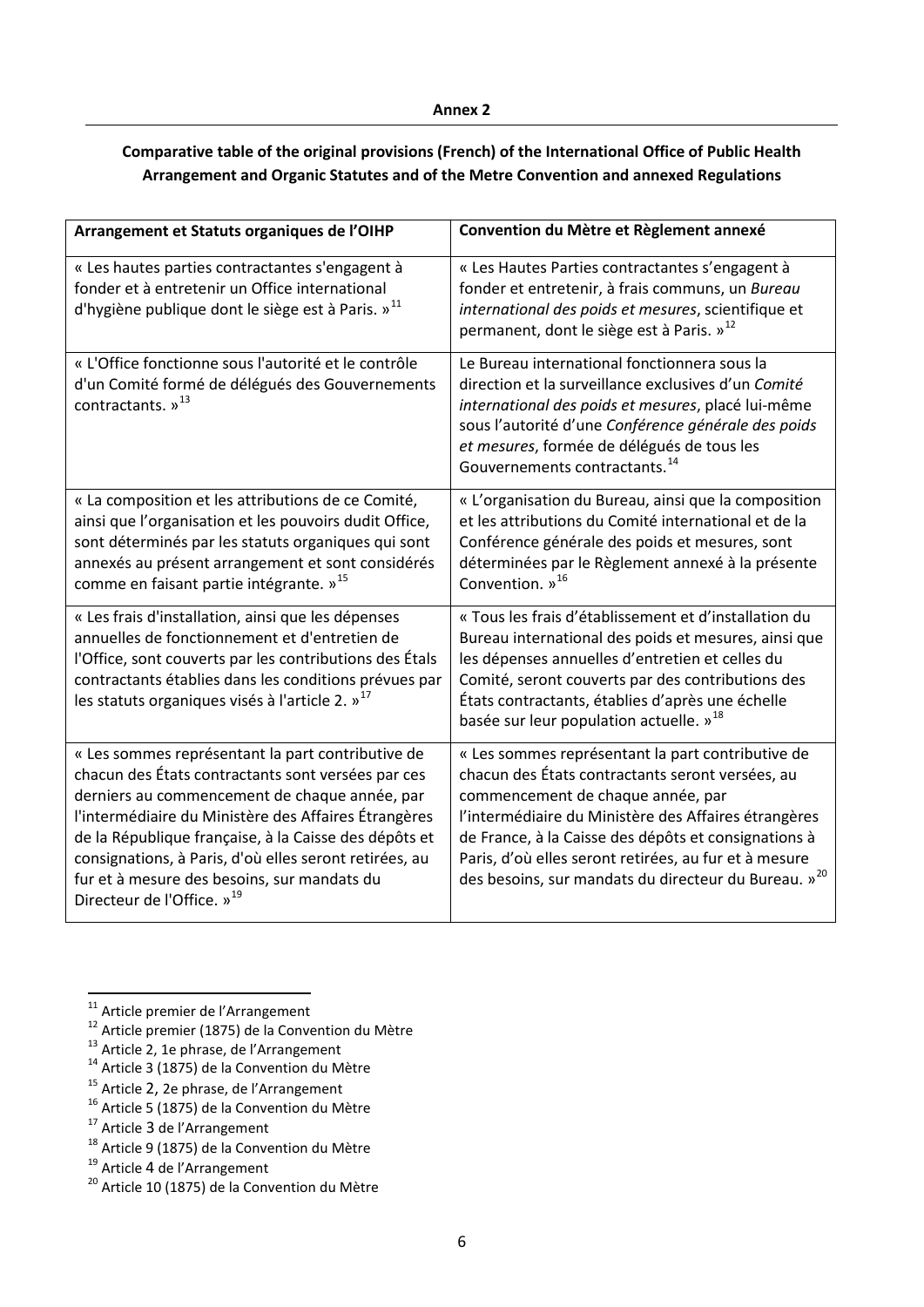| Arrangement et Statuts organiques de l'OIHP                                                                                                                                                                                                | Convention du Mètre et Règlement annexé                                                                                                                                                                       |
|--------------------------------------------------------------------------------------------------------------------------------------------------------------------------------------------------------------------------------------------|---------------------------------------------------------------------------------------------------------------------------------------------------------------------------------------------------------------|
| « Les Hautes Parties contractantes se réservent la<br>faculté d'apporter, d'un commun accord, au présent<br>arrangement les modifications dont l'expérience<br>démontrerait l'utilité. » <sup>21</sup>                                     | « Les Hautes Parties contractantes se réservent la<br>faculté d'apporter d'un commun accord à la<br>présente Convention toutes les modifications dont<br>l'expérience démontrerait l'utilité. » <sup>22</sup> |
| « Le Gouvernement de la République Française<br>prendra, sur la demande du Comité international<br>visé à l'article 6, les dispositions nécessaires pour<br>faire reconnaître l'Office comme établissement<br>d'utilité publique. $v^{23}$ | « Le Gouvernement français prendra, sur la<br>demande du Comité international, les dispositions<br>nécessaires pour faire reconnaître le Bureau comme<br>établissement d'utilité publique. » <sup>24</sup>    |
| « Le fonctionnnement de l'Office est assuré par un<br>personnel rétribué » <sup>25</sup>                                                                                                                                                   | « Le personnel du Bureau se composera d'un<br>directeur, de deux adjoints et du nombre<br>d'employés nécessaire » <sup>26</sup>                                                                               |

<span id="page-6-1"></span>

<span id="page-6-2"></span>

<span id="page-6-4"></span><span id="page-6-3"></span>

<span id="page-6-0"></span><sup>&</sup>lt;sup>21</sup> Article 5 de l'Arrangement<br>
<sup>22</sup> Article 12 (1875) de la Convention du Mètre<br>
<sup>23</sup> Article 3 des Statuts Organiques de l'OIHP annexés à l'Arrangement<br>
<sup>24</sup> Article 3 (1875) du Règlement annexé la Convention du Mètre<br>

<span id="page-6-5"></span>